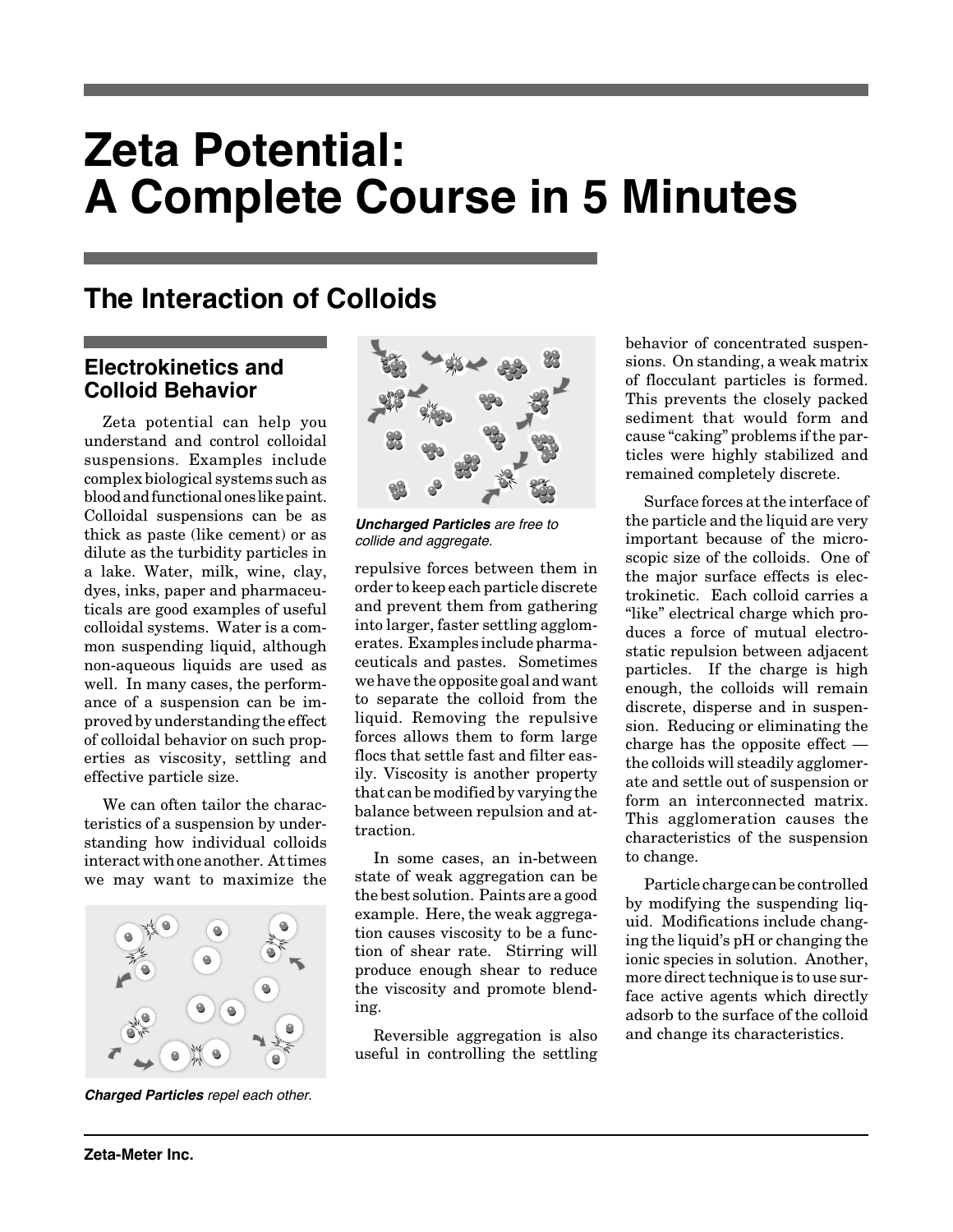*The diffuse layer can be visualized as a charged atmosphere surrounding the colloid.*

#### **The Double Layer**

The double layer model is used to visualize the ionic environment in the vicinity of a charged colloid and explains how electrical repulsive forces occur. It is easier to understand this model as a sequence of steps that would take place around a single negative colloid if its neutralizing ions were suddenly stripped away.

We first look at the effect of the colloid on the positive ions (often called *counter-ions*) in solution. Initially, attraction from the negative colloid causes some of the positive ions to form a firmly attached layer around the surface of the colloid; this layer of counter-ions is known as the *Stern layer*.

Additional positive ions are still attracted by the negative colloid, but now they are repelled by the Stern layer as well as by other positive ions that are also trying to approach the colloid. This dynamic equilibrium results in the formation of a *diffuse layer* of counterions. They have a high concentration near the surface which gradually decreases with distance, until it reaches equilibrium with the counter-ion concentration in the solution.

In a similar, but opposite, fashion there is a lack of negative ions in the neighborhood of the surface,



because they are repelled by the negative colloid. Negative ions are called *co-ions* because they have the same charge as the colloid. Their concentration will gradually increase with distance, as the repulsive forces of the colloid are screened out by the positive ions, until equilibrium is again reached.

The diffuse layer can be visualized as a charged atmosphere surrounding the colloid. The charge density at any distance from the surface is equal to the difference in concentration of positive and negative ions at that point. Charge density is greatest near the colloid and gradually diminishes toward zero as the concentration of positive and negative ions merge together.

The attached counter-ions in the Stern layer and the charged atmosphere in the diffuse layer are what we refer to as the *double layer*. The thickness of this layer depends upon the type and concentration of ions in solution.

#### **Two Ways to Visualize the Double Layer**

The left view shows the change in charge density around the colloid. The right shows the distribution of positive and negative ions around the charged colloid.